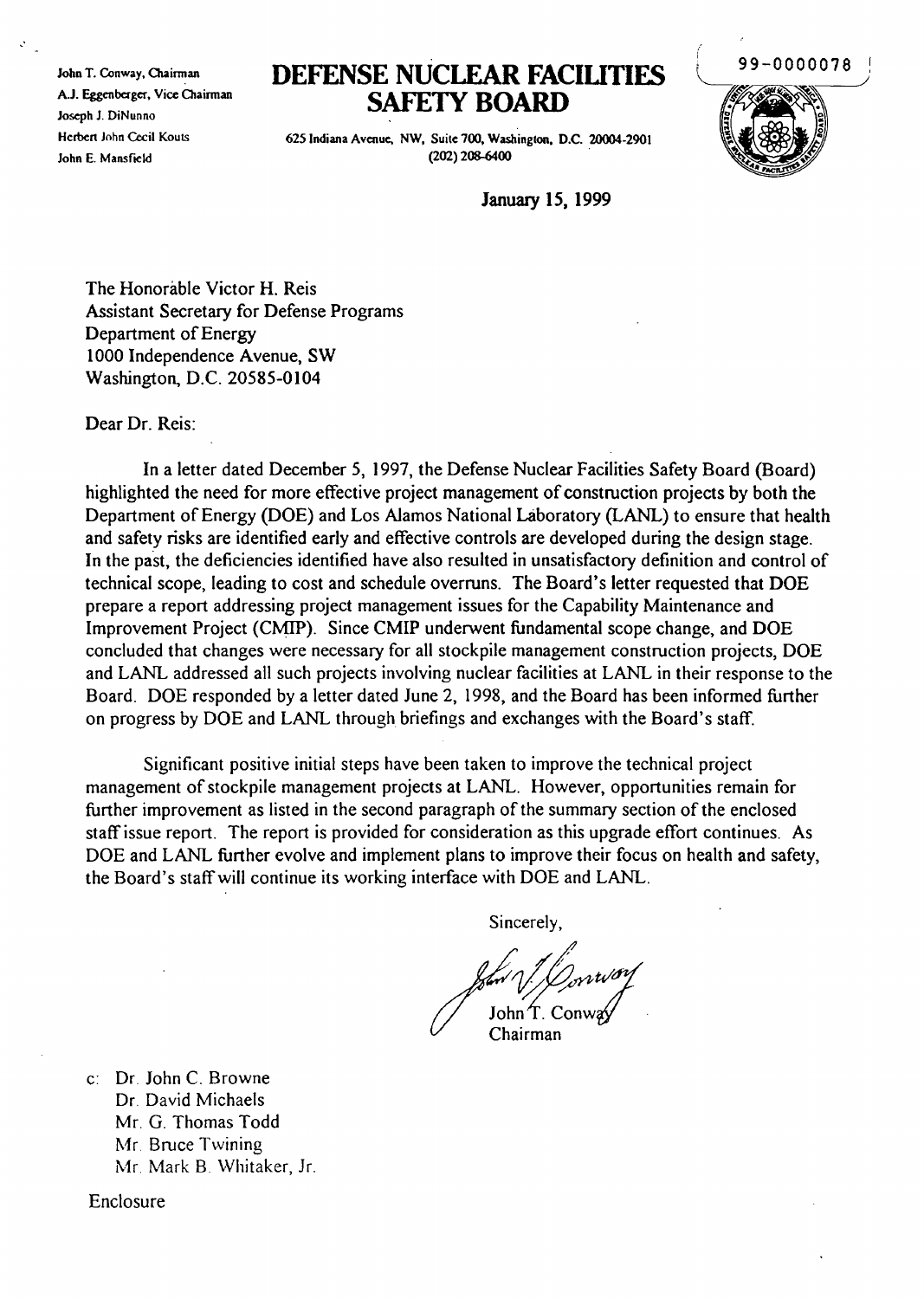## DEFENSE NUCLEAR FACILITIES SAFETY BOARD

## **Staff Issue Report**

November 12, 1998

|                 | <b>MEMORANDUM FOR:</b> G. W. Cunningham, Technical Director                                                |
|-----------------|------------------------------------------------------------------------------------------------------------|
| <b>COPIES:</b>  | <b>Board Members</b>                                                                                       |
| FROM:           | A. G. Jordan                                                                                               |
| <b>SUBJECT:</b> | Technical Project Management of Upgrades to Nuclear Facilities at<br>Los Alamos National Laboratory (LANL) |

This report documents observations of the staff of the Defense Nuclear Facilities Safety Board (Board) on project management of design and construction projects involving upgrades to nuclear facilities associated with stockpile management at Los Alamos National Laboratory (LANL). These observations are based on discussion with representatives of the Department of Energy (DOE) and LANL, review of documents, and on-site reviews conducted during October 19-22, 1998, by members of the Board's staff A. G. Jordan, R. W. Barton, J. Blackman, and A. Hadjian and outside experts W. Hall, P. Rizzo, and J. Stevenson.

Summary. Both DOE and LANL have made high-level commitments to improving project management and have structured their organizations so as to address project management issues with potential impact on the health and safety of the worker and the public. The DOE Nuclear Construction Projects Office (NCPO) in Albuquerque is improving its technical project management of the stockpile management projects at LANL. The emphasis on project management on the part of the director of LANL, including the formation of an external Project Management Advisory Panel, is proving effective in that there is now a clear understanding among all management levels involved in stockpile management projects of the importance of sound technical project management to the future viability of the laboratory. In addition, there are indications of improvement in key projects, such as the Nuclear Materials Storage Facility Renovation (NMSFR) and the Chemistry and Metallurgy Research (CMR) Building upgrades.

However, much work remains to be completed. DOE and LANL need to finalize agreements on incorporating DOE Order 430.1A, *Life Cycle Asset Management*, and its Good Practice Guides in the DOE/University of California contract for the management of LANL, and on the implementation of such requirements and guidance. Moreover, DOE and LANL have not finalized agreement on their respective roles, responsibilities, and authorities, or fully elaborated the contents typically expected in key documents such as Program Requirements Documents, Design Criteria, Project Execution Plans, Baseline Documents, and Design Reports. In addition, it is clear that LANL needs to improve its site-level infrastructure, including Laboratory Implementation Requirements and training of personnel in project managemenl.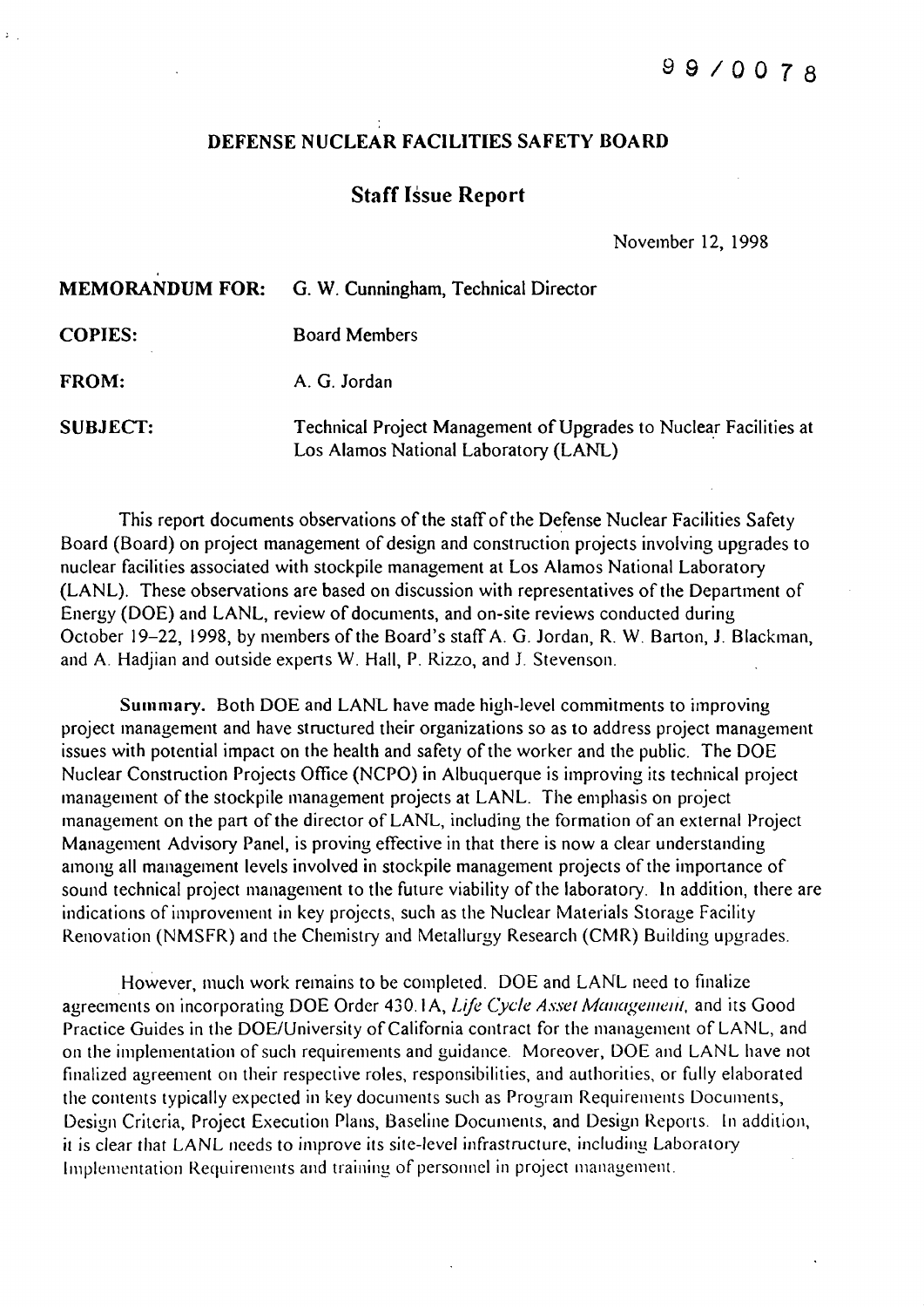Background. The Board has previously reviewed design and construction projects at LANL, with particular emphasis on (1) the NMSFR, (2) the CMR Building upgrades, (3) the Capability Maintenance and Improvement Project (CMIP), and (4) the Technical Area (TA)-55 fire-suppression water supply replacement.<sup>1</sup> In reviewing these projects, the Board noted deficiencies in safety engineering attributable to ineffective project management. One example was a lack of adequate design criteria, including safety standards, with no plans by either DOE or LANL to develop these criteria. Another example was DOE's lack of a plan for reviewing an Enhanced Conceptual Design Report for CMIP. In its memorandum of December 5, 1997, the Board identified a need for improved project management by both DOE and LANL to ensure that all hazards are identified early and that effective controls are developed during the design stage, and requested that DOE prepare a report within 90 days evaluating actions needed to:

- Provide more focused, structured organizations augmented with personnel well experienced in the design and construction of major, complex, hazardous projects.
- Develop a systematic life-cycle analysis fully considering health, safety, and environmental requirements, as well as mission needs.
- Develop safety design criteria before preliminary design begins.
- Develop appropriate project management controls for CMIP per DOE Order 430.1 or equivalent.

This request centered on CMIP, which at that time had as its objectives developing the capability to manufacture 50 pits per year and upgrading related facilities. Subsequently, CMIP began undergoing a redefinition, and the upgrades now being called CMIP are to be designed at some future time. However, the project management issues identified in the Board's December 5, 1997, memorandum are common to all four of the above projects, and in their responses to the Board's request, DOE and LANL are addressing all stockpile management construction projects involving nuclear facilities at LANL.

DOE's initial draft response was received by the Board's staff in early March 1998, and was found to be inadequate. After discussions concerning the intent of the Board's December 5, 1997, memorandum, DOE agreed to submit a revised response by June 5, 1998. <sup>2</sup>

During the week of May II, 1998, the Board's staff reviewed progress on site with both DOE and LANL. DOE reported on a new organization structured to better oversee stockpile management projects at LANL and discussed improvements in project management controls for

<sup>&</sup>lt;sup>1</sup> See memoranda from the Board to the Honorable Victor H. Reis, Assistant Secretary for Defense Programs, dated September 4, 1996; August 15, 1997; and December 5, 1997.

<sup>&</sup>lt;sup>2</sup> See memoranda from Gene Ives, Deputy Assistant Secretary for Military Application and Stockpile Management, to the Honorable John T. Conway, dated March 5 and 30, 1998.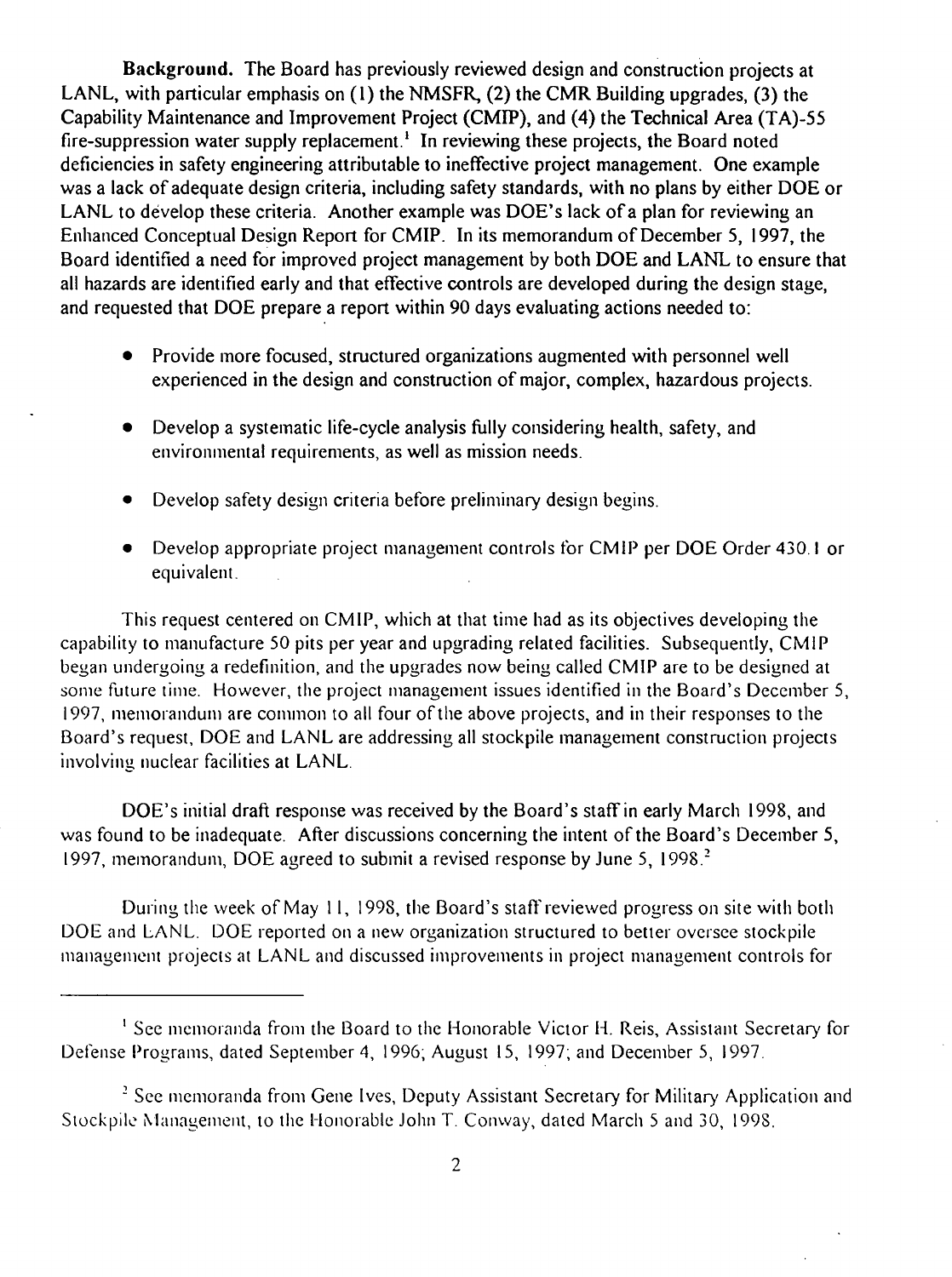interfacing with the LANL design process. The director and deputy director of LANL expressed a commitment to significant improvements in construction project management and described a new organizational structure intended to better manage design and construction projects.' The director also discussed a Project Management Advisory Panel (PMAP) of outside experts he had appointed to assist him in identifying systemic performance issues and to recommend improvements and corrective actions. In addition, LANL and DOE discussed progress in improving project management for the various projects.

On June 2, 1998, DOE submitted a memorandum<sup>3</sup> providing a formal response to the Board's December 5, 1997, memorandum. DOE agreed that there were deficiencies in project management at both DOE and LANL, and presented its evaluations and a draft Action Plan. Subsequently, the Board's staff continued holding discussions with DOE and LANL representative concerning actions to improve project management.

On September 17, 1998, the findings and recommendations ofthe PMAP were described to the Board by the PMAP chairman, along with the director and deputy director of LANL, the LANL associate director for nuclear weapons, the DOE deputy assistant secretary for military application and stockpile management, the manager of the DOE-Albuquerque Operations Office, and others. In summary, the PMAP found serious deficiencies, similar to those identified by the Board, in two major categories: (I) contemporary business practices, including front-end project definition and project execution disciplines, and (2) leadership, including DOE/LANL roles and interface and senior management as culture change agent.

Briefings during the week of October 19, 1998, were intended to review progress by both DOE and LANL in improving project management to ensure that safety is appropriately addressed early on and throughout the design process.

Discussion. Observations of the Board's staff are summarized below.

*DOE Project Management*—The DOE Nuclear Construction Projects Office (NCPO) in Albuquerque is becoming effective in developing technical project management ofthe stockpile management projects it funds at LANL. However, DOE needs to reach agreement with LANL on incorporating project management requirements such as those in DOE Order 430. IA, *Ufe Cycle Asset Management*, along with selected Good Practice Guides, into the DOE/University of California (UC) contract for managing LANL, and on the implementation of such requirements and guidance. Agreements on LANL deliverables are also needed, including whether DOE will review the deliverables for approval, information, or action. To be successful, agreements need to clarify terminology such as "Program Requirements Document," "Design Criteria," "Project Execution Plan," "Baseline," and "Design Reports," and elaborate on the expected contents of key documents. In an attachment to a memorandum dated June 2, 1998, DOE submitted a draft Project Management Plan for NCPO that identifies which documents are required at the various

<sup>&</sup>lt;sup>3</sup> See memorandum from Victor H. Reis, Assistant Secretary for Defense Programs, to the Honorable John T. Conway, dated June 2, 1998.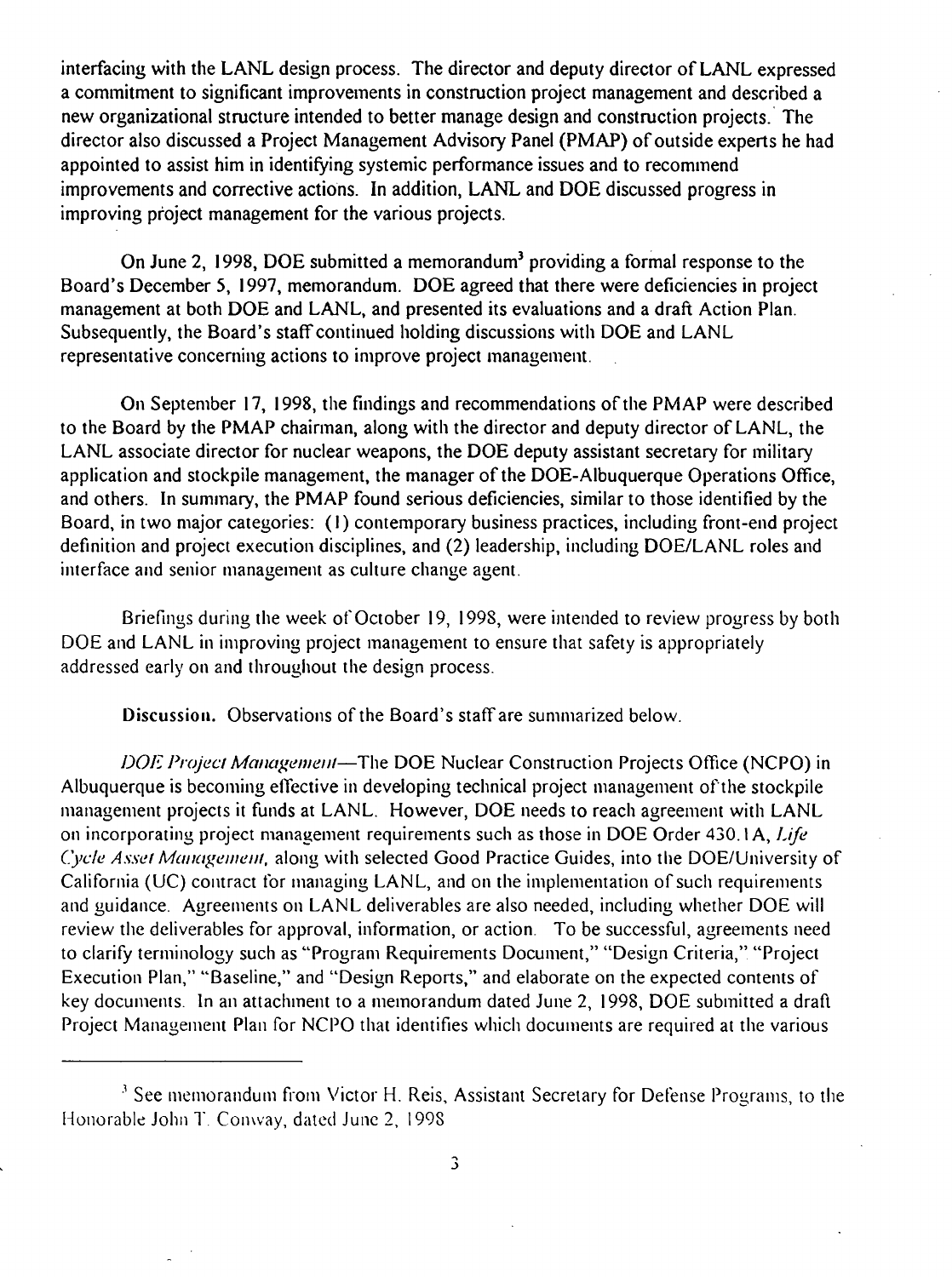stages of design and construction and what action DOE plans to take. However, the contents of the documents are not specified. In addition, agreement with LANL on the submittals and their content has not been formalized.

DOE and LANL indicated that they planned to include DOE Order 430.1A in the DOE/UC contract. A thorough evaluation and implementation of this Order and its guidance by key DOE and LANL management and project personnel will provide the opportunity to address and resolve many of the open institutional and project-level issues related to DOE/LANL stockpile management projects. Experience gained from current projects can provide useful feedback for contractual changes. It would appear appropriate at this time to form a focus group to develop such an agreement, as part of the LANL Integrated Safety Management Change Control Board process; this group would include key personnel from NCPO, LANL project leaders, and individuals from the newly formed Project Management Division. Contractual changes for project management can be considered subject to future revision through a feedback and improvement mechanism common in Integrated Safety Management.

*LANI, Senior Management*—The emphasis on project management on the part of the director of LANL, including the formation of the PMAP, is proving effective in that there is now a clear understanding among all management levels involved in stockpile management projects of the importance of sound technical project management to the future viability of the laboratory. In addition, project and line management roles, responsibilities, and authorities are being better defined, and personnel in management positions, including the recently appointed director of the new Project Management Division, appear to be capable of fulfilling their responsibilities. However, a key position—project director reporting to the Nuclear Materials Technology division director-remains to be filled.

The PMAP has correctly identified deficiencies in baseline definition and change control as fundamental issues. In the past, these deficiencies have resulted in the unsatisfactory definition and control of technical scope noted in the attachment to the Board's December 5, 1997, memorandum, and could lead to safety issues due to discounting the safety impact of changes as a result of schedule pressures.

*Specific Projects*—Project management tools with the potential to be effective are beginning to be used for the NMSFR and the CMR Building upgrades projects. The NMSFR is approaching 90 percent completion of Title I (preliminary design), and a review cycle is planned at that point. Following Title I, Title II design, an effort ofthe same magnitude as Title I, is expected to be authorized.

System Design Descriptions (SODs) are being used as focal points tor safety and other requircmcnts for the NMSFR. LANL stated that the SODs are being written in conformance with DOE-STD-3024-98, *Content of System Design Descriptions*, which is close to being released. A drati Preliminary Safety Analysis Report is due to be released on November 30, 1998. The Board's staff intends to review the NMSFR further after completion of 90 percent of Title I,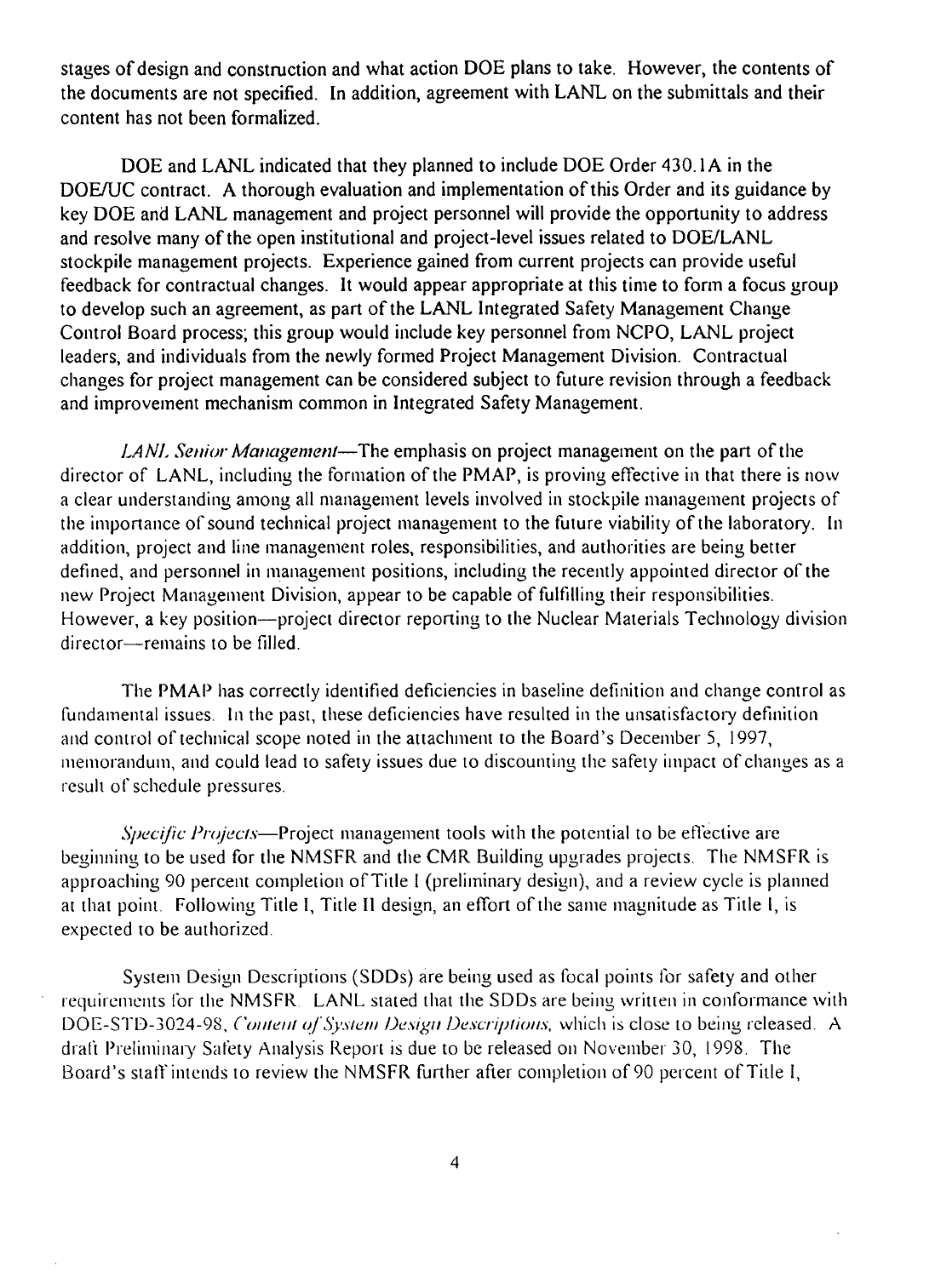focusing on key issues such as thermal margin and structural adequacy, as well as DOE's design review process.

DOE and LANL are taking a pragmatic, rational approach to analyzing hazards at CMR and developing and implementing controls through administrative actions and upgrades. At DOE's direction, LANL submitted a Basis for Interim Operations (BIO), with the purpose of promptly developing defensible hazard analyses for CMR and shifting from the use of substandard Operational Safety Requirements to more formal controls similar to Technical Safety Requirements (TSRs). The BIO identifies six safety-class structures, systems, and components (building structure, fire suppression, hot cells, flammable gas control system, main vault, and Wing 9 floor storage wells) and five safety-significant structures, systems, and components (fire alarm system; heating, ventilation, and air conditioning for Wings 2, 3, 4, 5, 7, and 9; alpha box, an enclosure within hot cells for use with high-contamination activities; hood washdown system; and continuous air monitors). DOE conditionally approved the BIO on August 31, 1998. Approval conditions require that a number of actions be taken within 3 months to control combustible loading (which had been significantly reduced by recent actions), and to institute programs to controlmaterial-at-risk (MAR) and define a containerization program for better protecting MAR during seismic events. Other actions are required to test the fire-suppression system and evaluate its pedigree,

The CMR upgrades project addresses actions needed as a result of the BIO, including its designation of safety-class and safety-significant structures, systems, and components, as well as upgrades to improve operability and reliability at least through 20 IO. A total of 18 subprojects have been identified for the BIO/TSR upgrades and 24 for operability and reliability.

To reestablish the design basis of safety-class and safety-significant structures, systems, and components'and of the CMR electrical system, LANL is developing Design Information Summaries in accordance with DOE-STD-1073-93, *Guide for Operational Configuration Management Program.* The Design Information Summaries are to evolve into SDDs consistent with DOE-STD-3024-98 before the upgrades are fully operational. The Board's staff intends to review the details of selected planned upgrades at a future date.

LANL reported that the TA-55 Fire Protection Yard Main Replacement project has been halted because of inadequate quality assurance on the part of the architect/engineer. As a result, the replacement for the TA-55 fire-protection water supply will probably not be fully operational for about 2 years, The existing fire-protection water supply has leaked on a number of occasions and was leaking at the time of the staff's review. The leaks are due to corrosion of the underground steel water pipes, and LANL plans to replace the leaking section of piping. Since there are two independent water supplies for the piping, a single leak may not present a major safety concern, However, should several leaks occur at once, it might be diflicult to provide adequate water flow for the entire system. Subsequent to the staff's review, DOE reported that it is working with LANL to develop contingency plans The staff notes that if LANL and DOE had had a more comprehensive method, including the participation of engineering personnel, for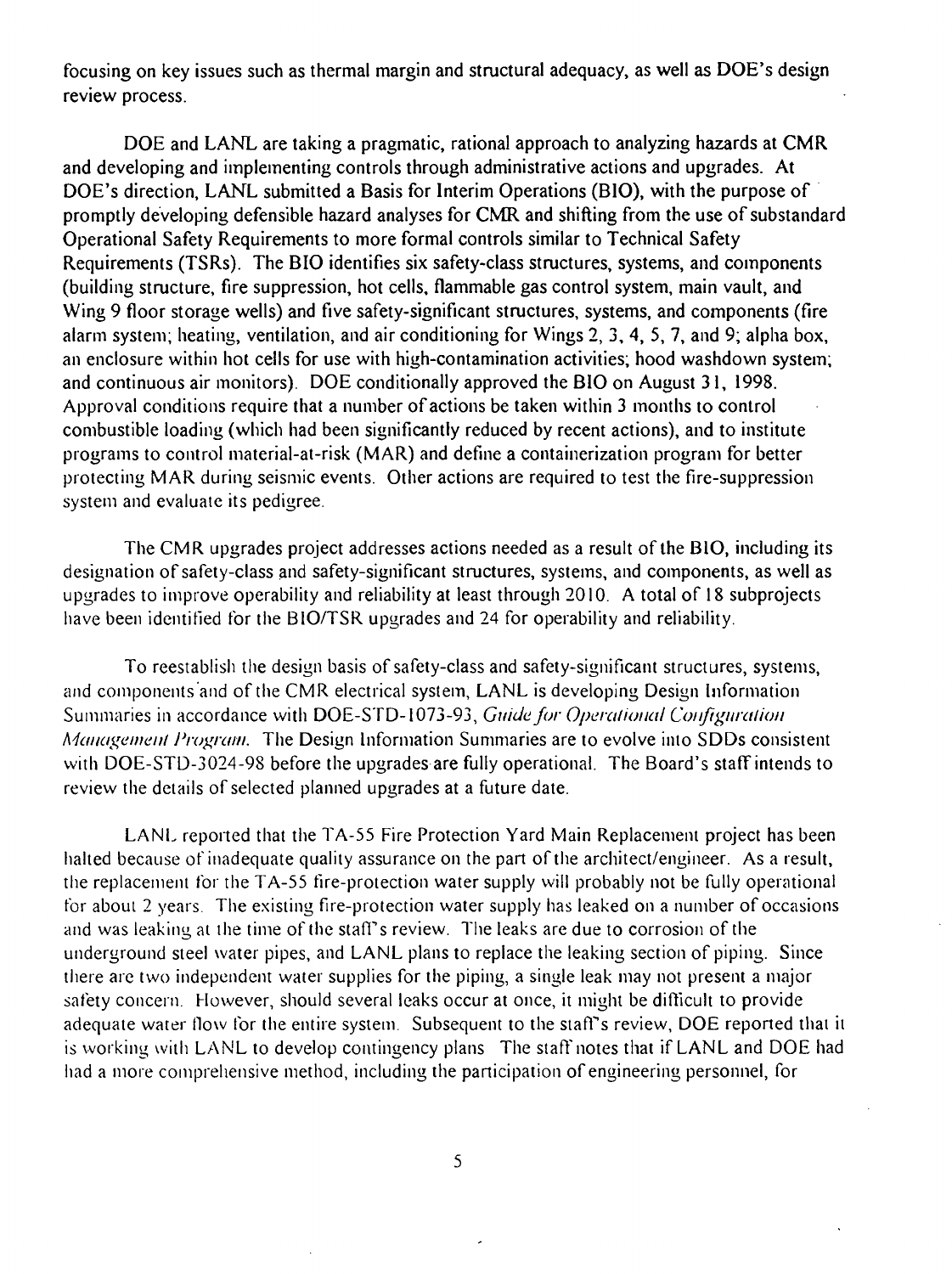selecting and monitoring architect/engineers for design and construction projects, the safety issues and delays now being experienced probably would not have occurred.

The Transition Manufacturing and Safety Equipment project addresses near-term needs for a revised pit production strategy. The project is intended to include equipment and modifications to support pit production capability and facility infrastructure, and modifications to support continued safe, reliable, and compliant operations.

CMIP now has as its objective development of the capability to manufacture 20 pits per year. Conceptual design is to begin in late fiscal year 1999.

*Work Smart Standards—Standards* other than 430.1, *Life Cycle Asset Management*, are also required for the design and construction of nuclear facilities. For example, DOE Order 420.1, *Facility Safely,* and DOE Order 440.1 A, *Worker Protection Management for DOE Federal and Contract Employees,* address subjects such as nuclear and explosives safety design criteria and suspect and counterfeit item controls that are relevant to design; however, these sections are not incorporated in the DOE/UC contract. It is noteworthy that DOE and LANL have recently agreed to incorporate DOE Order 4330.4A, *Maintenance Management Program*, in the contract.

*I.ANL Institutional Infrastructure and Action Plan—The LANL institution-level* infrastructure for project management needs development. As stated above: LANL and DOE need to incorporate the requirements of DOE Order 430.1A, Life Cycle Asset Management, as well as a tailored selection of the Good Practice Guides, in the DOE/UC contract.

To communicate contractual requirements to LANL facility management and employees, LANL has decided to incorporate requirements and related guidance into three types of documents: Laboratory Performance Requirements (LPRs), Laboratory Implementation Requirements (L1Rs), and Laboratory Implcmentation Guidance (LIG). LPRs are the highest level of internal requirements and directly reference contractual standards. LIRs specify how the performance requirements are to be met, and LIGs provide nonmandatory guidance. The LIRs and LIGs require further development to fully address project management of nuclear facilities. At present, site-wide laboratory requirements and guidance do not provide sufficient support to line management. In addition, they do not reflect contemporary project management practices for design and construction of hazardous facilities. The LPRs, LIRs, and LIGs will need to address changes still to be made to the DOE/UC contract. With the appointment of a director of the new Project Management Division, it is expected that appropriate L1Rs and LIGs will be developed. Also, a clear identification of project management staffing needs is anticipated.

Following the staff's review, LANL completed a draft Action Plan addressing issues related to the institutional infrastructurc and to interface with DOE, such as negotiating changes to the DOE/UC contract and modifying an LIR on construction project management. However, this plan requires further development to present a complete strategy and expedited plans for improving thc LANL project management infrastructure. Also, it would be useful to align the